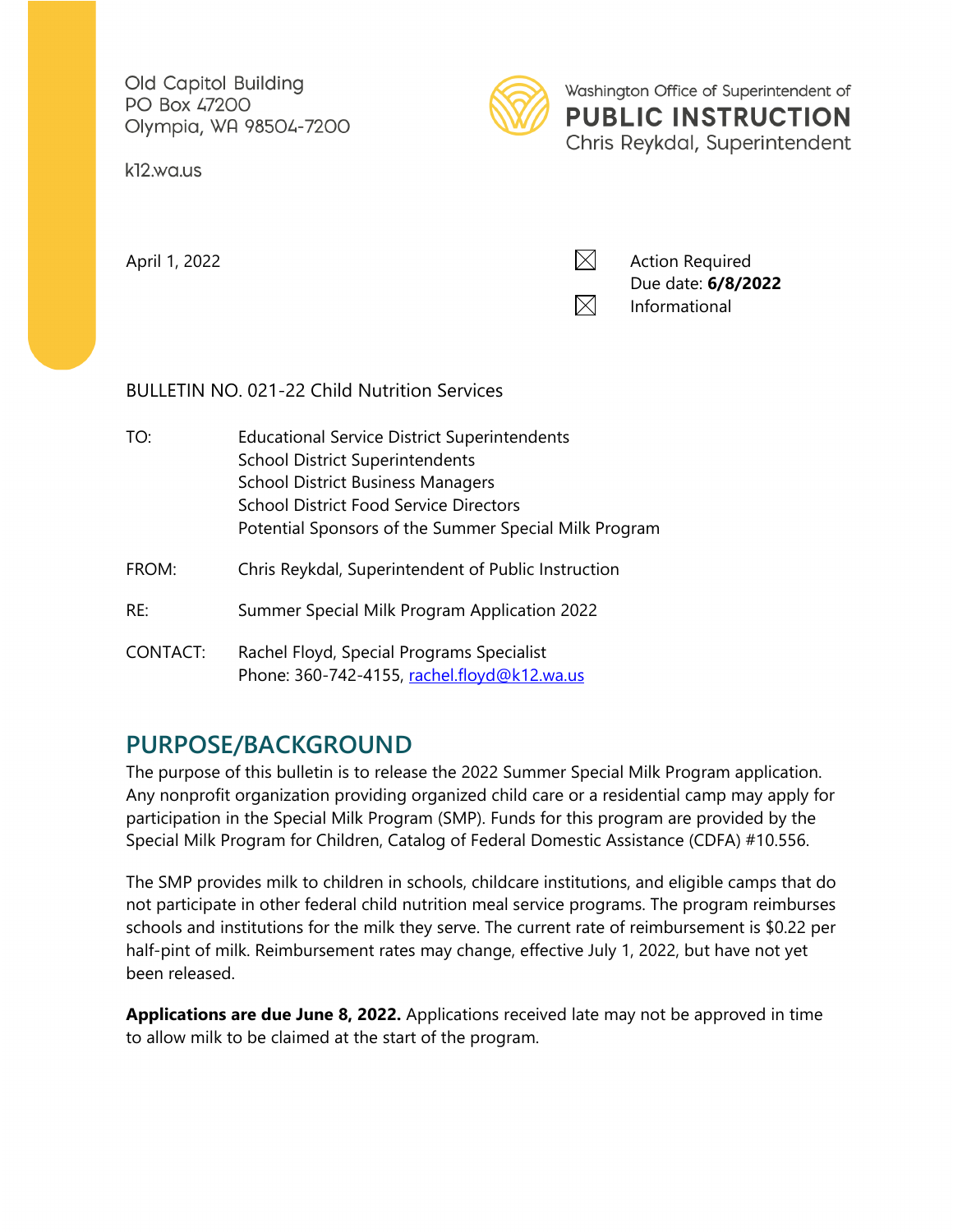# **THE APPLICATION PROCESS**

Specific information will be collected in the application process. *Attachment 1–Special Milk Program Application and Program Information* provides descriptions about terms used in the SMP and some of the information to be collected.

The SMP application process includes the following steps:

**1. Submit Applications in the Washington Integrated Nutrition System (WINS)**

#### **a. Contact Information**

New and returning sponsors must complete an online application in WINS. WINS is an online system used to collect application information and to process claims for reimbursement.

#### i. **New Sponsors**

Designate a WINS Sponsor Administrator by signing and submitting *the Access Rights/User Authorization for Child Nutrition Programs* form.

Once the authorization is processed, an email from noreply. WINS@k12.wa.us will be sent to the system administrator with a username and link to the WINS sign on webpage.

#### ii. **Returning Sponsors**

Staff Contact information must be entered or updated when completing the Summer SMP sponsor application. Use the *[Updating Sponsor Contacts](https://www.wa-wins.com/WINS/Views/Utility/Utility.aspx?Source=ShowDocument&Guid=c0cf7af2-afc0-49ad-882a-f4a2acb2f393)  [Information Sheet](https://www.wa-wins.com/WINS/Views/Utility/Utility.aspx?Source=ShowDocument&Guid=c0cf7af2-afc0-49ad-882a-f4a2acb2f393)* in for detailed information on updating WINS.

#### **b. Submitting Your Application**

- i. Select the '*Renew Application'* button on the '*Applications'* tab and complete the Sponsor Application Wizard.
	- Review and update all sponsor information in the '*Sponsor Profile– Sponsor Information'* section in WINS.
	- Staff Contact information must be entered or updated when completing the application.
		- o Ensure contact information, including e-mail addresses, are current and entered correctly.
- ii. Go to the '*Sponsor Profile–Current Overview*' tab to view a list of sites. For each site that will serve milk:
	- Complete a site application, including review and update of staff information
	- Create site calendars.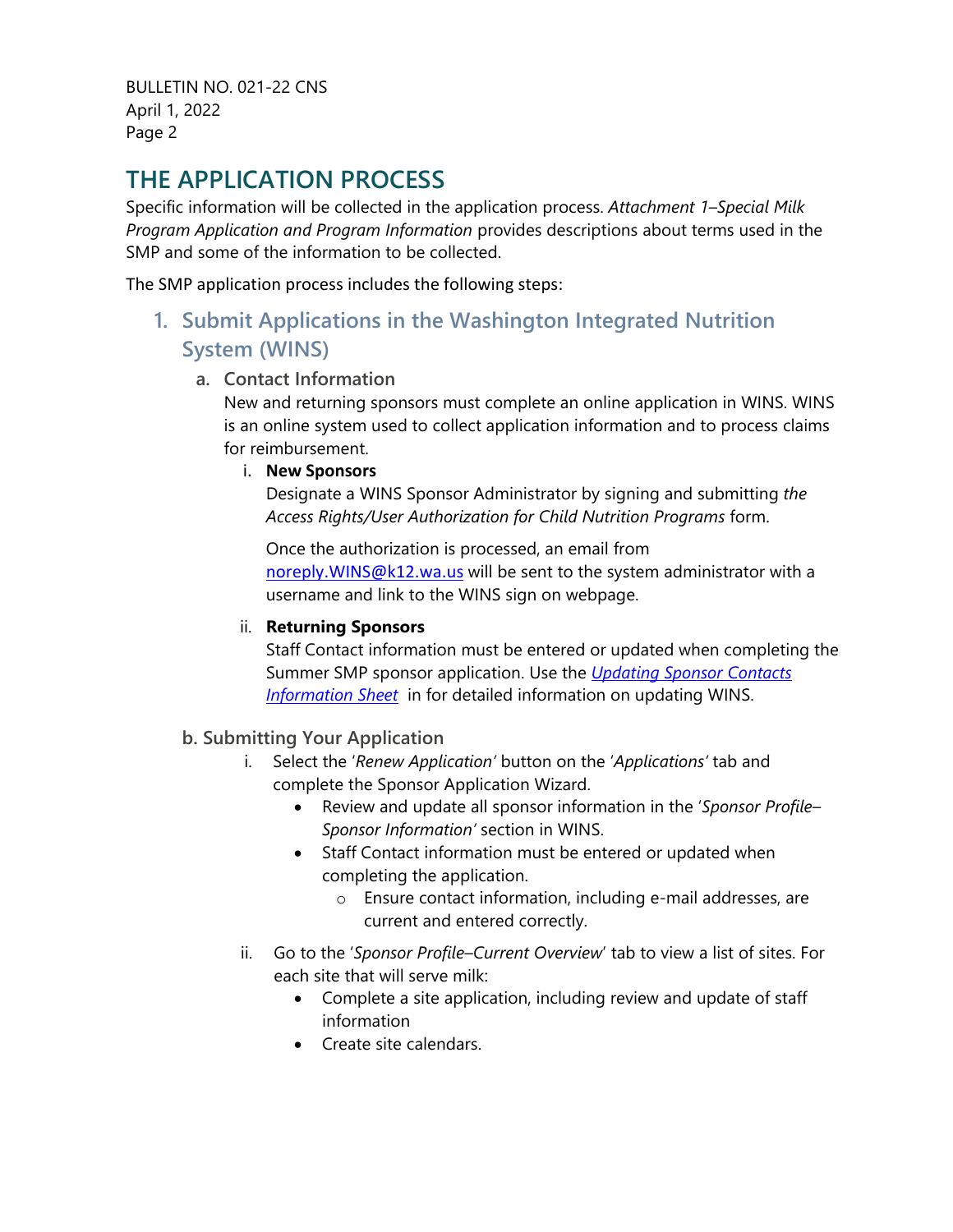> iii. Upload application documents into WINS. The application includes completing specific forms and documents depending on the type of sponsor. These forms must be uploaded into WINS. Use the [Adding Documents in WINS](https://www.k12.wa.us/sites/default/files/public/childnutrition/pubdocs/AddingDocumentsInWINS.pdf) guide for details on uploading documents into WINS. The WINS Sponsor Application will indicate what documents will need to be uploaded.

### **2. Child Nutrition Financial Report (CNFR) in WINS**

Returning sponsors, who are not school districts, must complete the CNFR in WINS as part of the renewal agreement. The CNFR compiles financial data about SMP operations in the prior program year. For summer 2022, the CNFR will represent summer operations 2021.

#### **Entering the CNFR**

- a. From the sponsor profile page, select the '*CNFR'* tab.
- b. Next, select '*Add'*.
- c. Enter information as requested and pertinent to the SMP. The report requests information about meals. SMP operators should respond with information about milk sales and milk costs.

[Resources and training videos on how to navigate WINS](http://www.k12.wa.us/ChildNutrition/WINS.aspx) are available on the CNS WINS webpage.

## **CLAIMS FOR REIMBURSEMENT**

All claims for reimbursement are submitted electronically through WINS. Instructions for submitting claims are available on the CNS WINS webpage.

If you have a question relating to the claim, the reimbursement process, or how a payment is calculated, please contact Hydie Kidd, Fiscal Supervisor, at [hydie.kidd@k12.wa.us.](mailto:hydie.kidd@k12.wa.us)

## **INFORMATION AND ASSISTANCE**

For questions regarding this bulletin, please contact Rachel Floyd, Special Programs Specialist, at 360-742-4155 or email [rachel.floyd@k12.wa.us.](mailto:elizabeth.beechler@k12.wa.us) The OSPI TTY number is 360-664-3631.

This bulletin is also available on the [Bulletins and Memos](https://www.k12.wa.us/about-ospi/bulletinsmemos/bulletins) page of the OSPI website.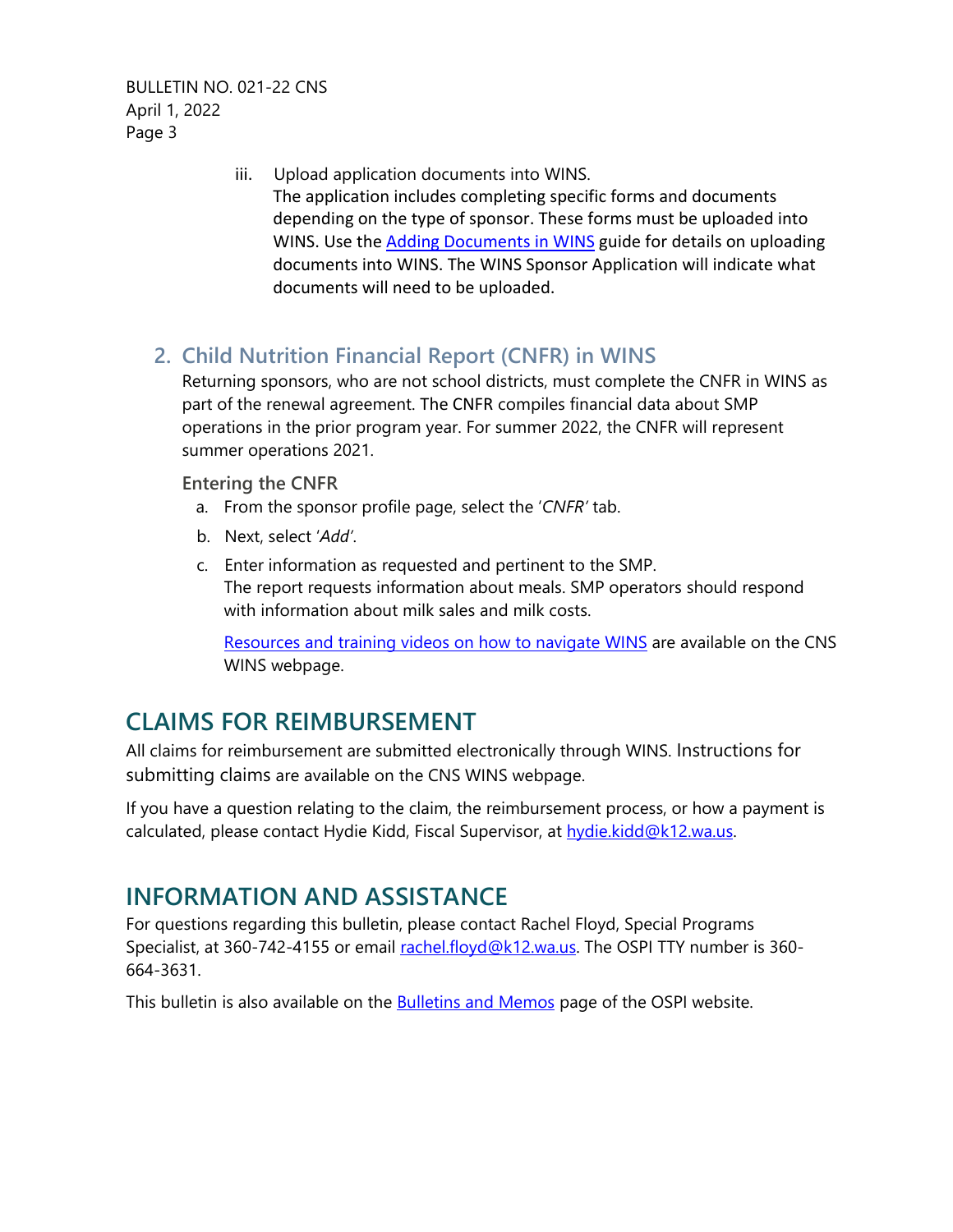Tennille Jeffries-Simmons Chief of Staff

T.J Kelly Chief Financial Officer

Leanne Eko, RD, SNS Executive Director Child Nutrition Services

CR:eo

Attachment 1: Special Milk Program Application and Program Information